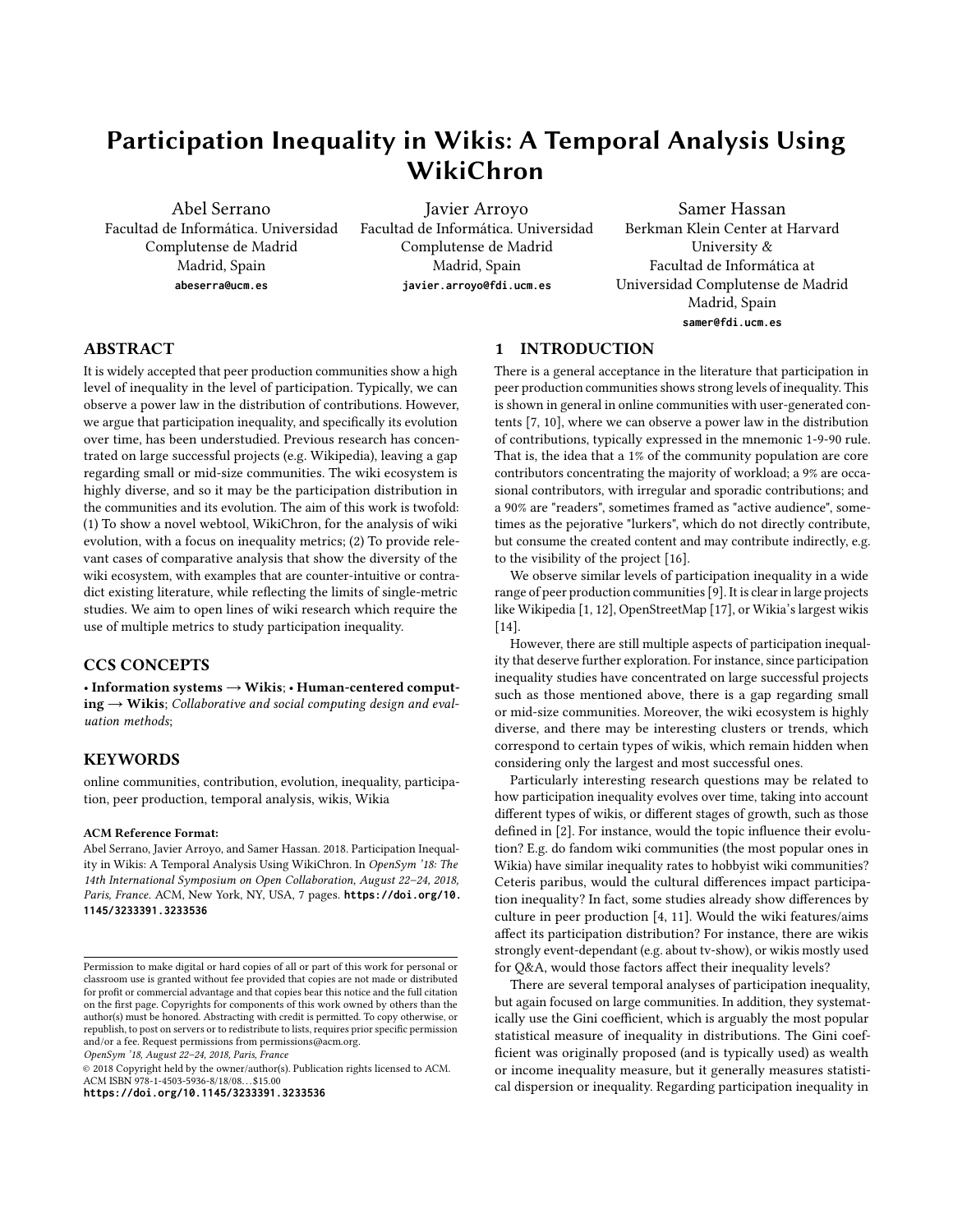wikis, Ortega et al. [\[12\]](#page-6-6) showed that the the top-ten Wikipedias ere highly unequal with an accumulated Gini coefficient above 90% in 2006. While the evolution of the monthly Gini coefficient reached a stable phase around 85% after 20 months of the creation of each Wikipedia. Matei and Bruno [\[8\]](#page-6-12) analyzed the weekly evolution of the cumulative entropy, another inequality measure, of English Wikipedia until 2010. They also appreciated a first unsteady period, followed by a stable phase. Interestingly, they appreciate a slight decrease of the unequality in the last 4 years, suggesting that it may be caused by resilient growth. Recently, Yang et al. [\[17\]](#page-6-7) studied the yearly evolution of 4 countries in OpenStreetMap from 2007 to 2014. They showed that the Gini coefficients for the 4 countries eventually reach a high level (95%) even if they follow different trajectories.

The case of Kittur et al. [\[6\]](#page-6-13) is slightly different as it focused on more diverse communities. Their study showed the evolution during the first three years of life of the average Gini coefficient of two sets of Wikia wikis: highly active wikis (those which eventually accumulate at least 5000 edits) and those that did not reach that level of activity. The inequality reported is much higher over time in the group of highly active wikis. While the different behaviors are sound since they suggest that activity and inequality are related, the aggregation of diverse wikis in two broad types prevents fine grained conclusions.

Following this tradition of participation inequality research in wikis, we will perform an exploration of different wikis from Wikia, highlighting cases in which the participation inequality may contradict existing literature or open questions that require further research. In order to perform this study, we have developed a new webtool for the analysis and visualization of wiki evolution, WikiChron [\[13\]](#page-6-14), which is explained in section [2.](#page-1-0) Afterwards, in section [4](#page-3-0) we will provide a succinct view of three interesting cases of wiki inequality explored with our tool, ending with some concluding remarks in section [5.](#page-5-0)

# <span id="page-1-0"></span>2 WIKICHRON: PLOTTING WIKI EVOLUTION

We have conducted a thorough study of the available tools that aim to visualize wiki analytics. However, most of them are discontinued or outdated projects. Others are, either limited to a certain small set of wikis only, such as the WikiStats  $project<sup>1</sup>;$  $project<sup>1</sup>;$  $project<sup>1</sup>;$  or they have a poor support of metrics and do not allow visualization of plots of several wikis at the same time, like WikiApiary<sup>[2](#page-1-2)</sup> or StatMediawiki<sup>[3](#page-1-3)</sup>.

For the sake of the attainment of this and further research, we have developed a free/open source web application called Wi-kiChron<sup>[4](#page-1-4)</sup>. Figure [1](#page-2-0) shows a caption of it. This tool is focused on facilitating the exploration and comparison of different metrics on a selection of wikis. In particular, WikiChron is specialized in plotting time series graphs and combine the plots in the same graph. Then, the evolution of the metrics is intuitively presented and wikis can be easily compared.

We can classify the currently available metrics that WikiChron allows to visualize in three main groups, all displayed as monthly time series:

- A rich set of basic metrics, e.g. number of edits, new users, new pages.
- Higher-level ratios, e.g. edits per user, edits per page, percentage of anonymous edits.
- Metrics regarding the distribution of participation, e.g. Gini coefficient, Ratio 10:90, covered in the next section.

We plan to keep adding more metrics that can provide insights on other aspects of wikis and the communities around them.

Most of these metrics can be calculated both in a monthly basis, and using cumulative values up to each month. Additionally, the tool has an option to select the graphs time axis, in natural calendar dates or in relative dates from the birth of the wiki. A slider for slicing a date range and a couple of wikis and metrics selectors allow quick filtering of the data being shown. Figure [1](#page-2-0) shows a caption of WikiChron. The tool also provides handy features such as high interactivity in the graphs, and export capabilities in PNG, thanks to its plotting library.

# 3 METRICS OF DISTRIBUTION OF PARTICIPATION

In order to evaluate the distribution of participation in a community, we have implemented a diverse group of metrics.

The metrics presented in this section are coefficients and ratios. They are represented as a monthly time series using the cumulative contributions until every given month from the birth of the wiki. In other words, for every month of the wiki, we take into account all the contributions made until that month to perform the computation of the metric. Besides, we have established a minimum number of contributors required for these metrics to be estimated, which is different from each metric depending on the 'subtlety' of the metric.

It is important to clarify that by contributions we refer to edits in articles and not in other pages. By users we refer to both anonymous and registered users. Furthermore, we assume that two contributions with the same IP address come from the same person; in this way, compensating that some persons can anonymously contribute from different IPs.

# 3.1 Gini coefficient

First, we resort to a general inequality metric. The Gini coefficient is a very common measure used to measure the inequality in a population, and in our case it is used to measure the participation inequality. It takes a real value from 0 to 1, being 0 a perfectly equal community (e.g. all community members perform the exact amount of contributions) and 1 an absolutely unequal community (e.g. one person assumes all the workload while the others do nothing). We have implemented the Gini coefficient with a correction factor for small data sets, following [\[3\]](#page-6-15).

Let *n* be the number of contributors and  $y_i$  the contribution of individual *i*, with  $y_i$ ,  $i = 1$  to n, indexed in non-decreasing order

<span id="page-1-1"></span><sup>1</sup>The Wikimedia Statistics project: **<https://stats.wikimedia.org/>**

<span id="page-1-2"></span><sup>2</sup>Wikiapiary wiki: **<https://wikiapiary.com>**

<span id="page-1-3"></span><sup>3</sup> StatMediawiki: **<http://osl2.uca.es/statmediawiki/>**

<span id="page-1-4"></span><sup>4</sup>WikiChron is publicly available at **<http://wikichron.science/>**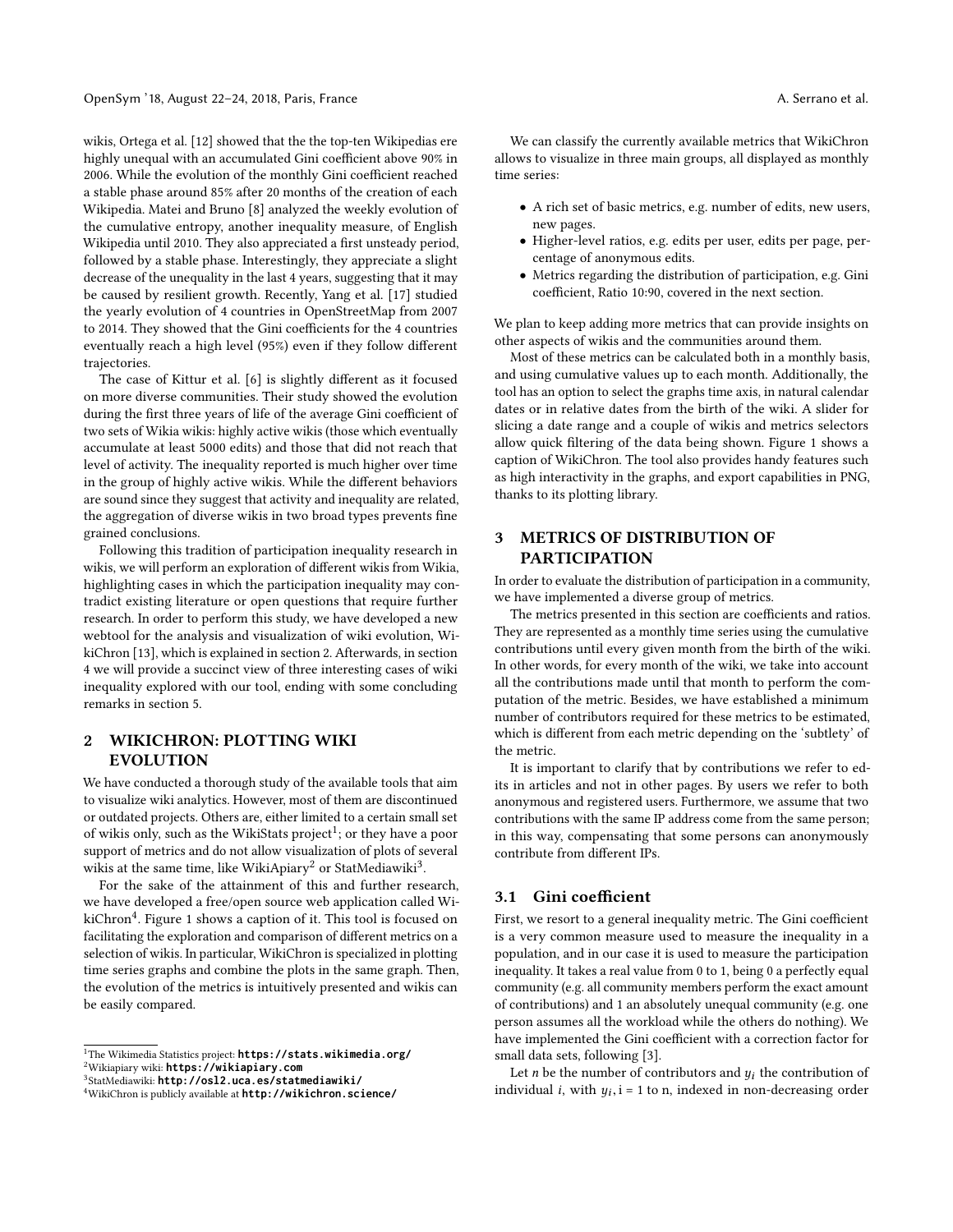#### <span id="page-2-0"></span>Participation Inequality in Wikis: A Temporal Analysis Using WikiChron OpenSym '18, August 22-24, 2018, Paris, France



Figure 1: A caption of WikiChron.

 $(y_i \leq y_{i+1})$  then

$$
G = \frac{1}{n-1} \left( n + 1 - 2 * \left( \frac{\sum_{i=1}^{n} (n+1-i) * y_i}{\sum_{i=1}^{n} y_i} \right) \right).
$$
 (1)

#### 3.2 Ratio 10:90

Second, we aim to compare the participation from top contributors and the rest of the community. In order to do this, we have created a metric called Ratio 10:90, which calculates the quotient between the number of contributions from to the top 10% of contributors divided by the number contributions made by the other 90%. The ratio is 1 if the total contributions by the top contributors are equal to the contributions made by the rest; less than zero if the top 10% contributes less than the rest; and greater than 1 if the top top 10% contributes more than the other ninety percent, which is often the case in collaborative communities.

Let *n* be the number of contributors and  $x_i$  the contribution of individual *i* with  $i = 1, ..., n$  indexed in non-increasing order  $(x_i \ge x_{i+1})$ :

$$
R_{10:90} = \frac{\sum_{i=1}^{k} x_i}{\sum_{i=k+1}^{n} x_i},\tag{2}
$$

where  $k$  is  $[0.10 * n]$ .

#### 3.3 Ratios between top contributors

We have implemented a series of ratios to show the relation within the top contributors of the wiki, so we can observe if the work is highly concentrated in a very small group of contributors or, conversely, it is more spread across a larger group. The tool provides different ratios to focus on different parts of the tail of top contributors and to better observe the evolution of its stratification.

More precisely, the tool provides 3 ratios that calculate the quotient between the top 1st contributor, namely, the user who has made the largest number of edits, and other of the most active contributors. In particular, we make this calculation between the top 1st contributor and the contributor positioned at 5th, 10th and 20th percentile, from the list of contributors ordered in descending order of contribution size. Given the sorted list of contributors, the contributor at a given percentile, say 5th, has contributed less than the 5% of contributors that precede him or her, but more than the rest, i.e. the 95th percent of contributors after him or her.

Besides, the tool provides two additional similar ratios. One computes the quotient between the user in the position of the 5th percentile and the user in the 10th percentile. And the other computes the quotient between the 10th percentile user and 20th percentile user.

The higher the values of these metrics the longer the right tail of the participation distribution, i.e. the tail of the top contributors. It is expected to have high values of these metrics for communities with a long tailed distribution of participation between the core contributors, and low values within communities with a rather flat distribution between core users.

Let *n* be the number of contributors and  $x_i$ , the contribution<br>individual *i* with  $i = 1$ , *n* indexed in non-increasing order of individual *i*, with  $i = 1, ..., n$ , indexed in non-increasing order  $(x_i \ge x_{i+1})$ :

$$
P_{j/k} = \frac{x_{\lfloor j*0.01 \rfloor}}{x_{\lfloor k*0.01 \rfloor}},
$$
\n(3)

being  $j \in \{1, 5, 10\}$  the dividend percentile and  $k \in \{5, 10, 20\}$  the divider percentile, with  $j > k$ .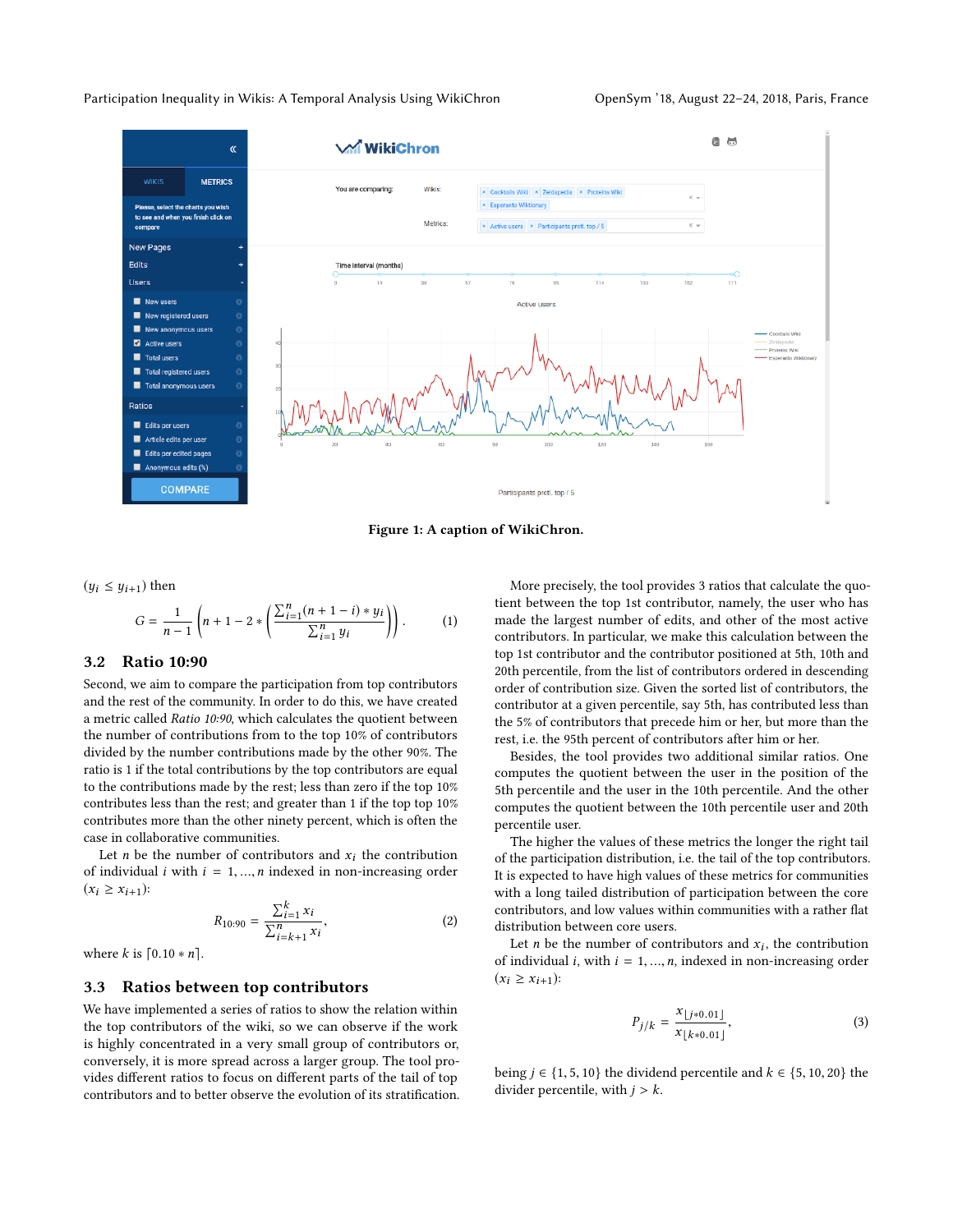# <span id="page-3-0"></span>4 TEMPORAL ANALYSIS OF PARTICIPATION INEQUALITY IN SOME WIKIA WIKIS

Below we present some of the findings we have accomplished in our exploratory research using WikiChron. In these three cases, we aim to present a diverse representation of growth curves and trajectories of participation distributions from the wikisphere. These findings show that the relationship between growth and inequality is more complex than we usually assume, and that in some cases may result counter-intuitive or challenge some of our preconceptions. From our experience, complexity naturally arises if we carefully observe diverse wikis in terms of topics, community sizes, languages, etc. We hope that the cases presented below serve to stimulate reflection and further studies about growth and inequality in wikis.

It is important to remark that in our analysis we only used WikiChron in order to prove that is a suitable tool for exploratory research. The graphs included have been also created by WikiChron.

Finally, it is worth clarifying that the monthly time series that we use in the plot represent the cumulative version of the metrics, unless stated otherwise. For example, when plotting the number of edits we refer to the cumulative edits from the wiki creation until that month. However, if we plot only the edits made during each month we would refer to the time series as monthly edits. This holds also true for ratios, coefficients, etc.

# 4.1 Opposite inequality trends in hobbies wikis

We will analyze two wikis concerning hobbies, namely the Cocktails Wiki $^5$  $^5$  and the Home Wiki $^6$  $^6$ . The topic of the first one is more restricted around cocktail recipes, while the second comprises decoration, gardening, improvements, etc. We will compare their evolution in their first 118 months, almost 10 years, totaling for 1700 articles the Cocktails wiki and 900 articles the Home wiki, approximately.

Interestingly, at the end of this period the size of both communities (including both registered and anonymous users) was around 440 people. However, the distribution of the contributions was different and the inequality evolution shows opposite trajectories. Both the Gini coefficient and the ratio 10:90 reflect that the growth from the Cocktails wiki happens while the wiki inequality is growing; however, in the case of the Home wiki it is decreasing. We show the later metric because its value is more understandable and its changes better reflect inequality changes (Fig. [2\)](#page-3-3). The cross between both trajectories in the month 80 can be appreciated in other metrics around the same time.

Since the Cocktails wiki inequality is higher, it would be easy to reach to the quick conclusion that it is more "elitist" than the Home wiki. However, a closer look into the distribution evolution reveals that the elitism of the Cocktails wiki is rather inclusive as there is a larger pool of active core users. Meanwhile, the Home wiki contributions come from a smaller elite, together with casual contributors. Figure [3](#page-3-4) shows the ratio between the 10th and 20th percentiles of the edits per contributor distribution. In the case of the Cocktails wiki the trend of the ratio is higher and more pronounced from month 64 and at the end of the period its value is 54, i.e. the contributor in the 10th percentile contributes 54 more

<span id="page-3-1"></span><sup>5</sup>**<http://cocktails.wikia.com>**

<span id="page-3-3"></span>

Figure 2: Ratio 10:90 in the Cocktails (blue) and Home (orange) wikis.

<span id="page-3-4"></span>

Figure 3: Contributor percentile 10th-20th metric in the Cocktails (blue) and Home (orange) wikis.

times than the contributor in the 20th percentile The plot of the ratio between the 10th and 5th percentile is similar, which together with the constant growth of the community further supports the hypothesis of inclusive elitism.

Both communities grow continuously, but Cocktails wiki slightly grows faster in the last period. However, the key point is that from month 87 the edit activity in the cocktails community notably increases and also regularly involves more users. This growth in terms of community, activity and larger elite is resilient and leads the project towards a more mature stage, also reflected when visiting the wiki.

# 4.2 Examples of horizontal Q&A and fan communities

The Wikianswers Pets wiki<sup>[7](#page-3-5)</sup> was created in 2007, when Q&A popular competitors included Answers.com and Yahoo! Answers. According to the plots, the first 18 months the wiki remained virtually inactive (only 5 articles and 12 edits in articles), but during the next 18 months it blossomed reaching 1802 articles, 1872 users, and 7239

<span id="page-3-2"></span><sup>6</sup>**<http://home.wikia.com>**

<span id="page-3-5"></span><sup>7</sup>**<http://pets.answers.wikia.com>**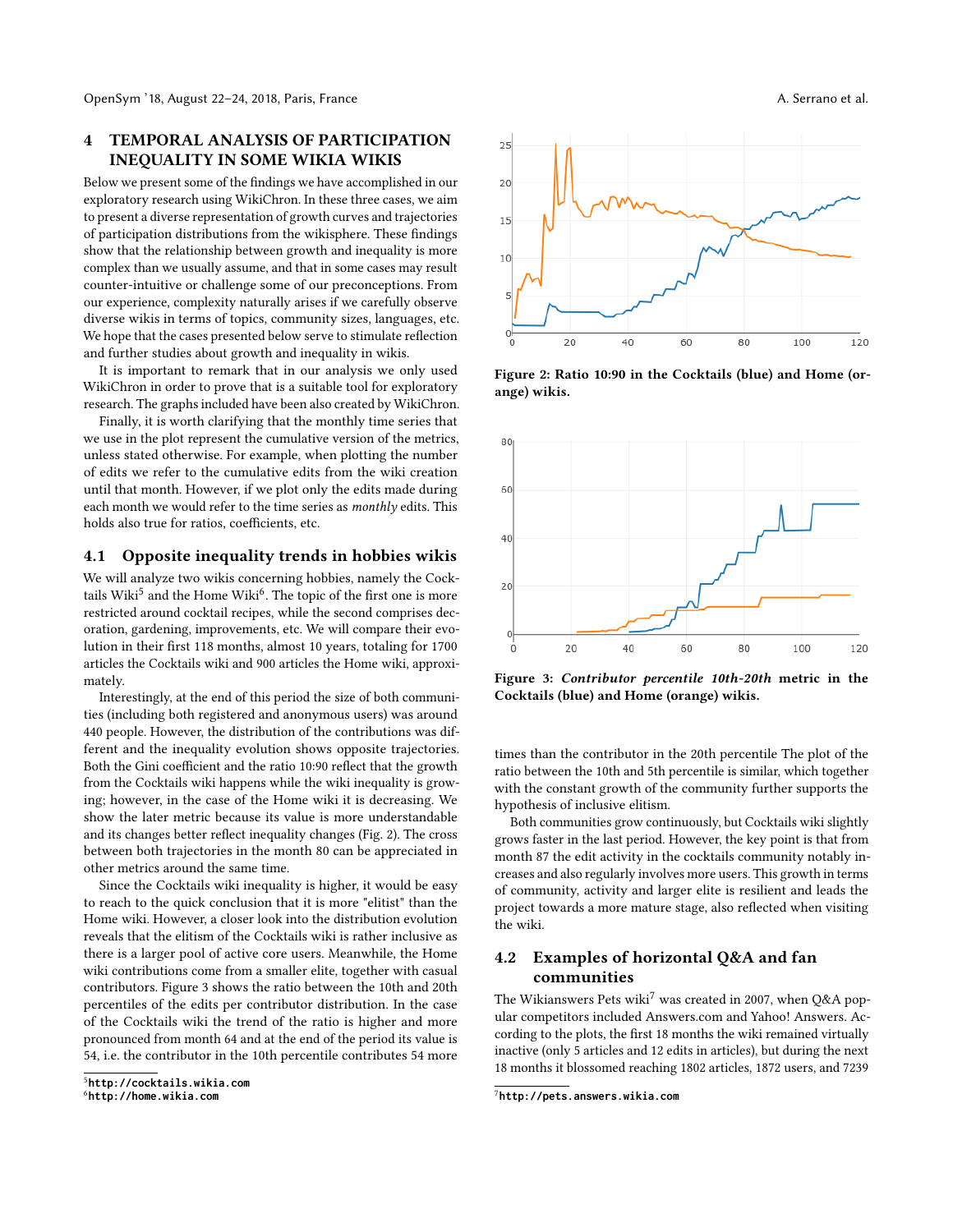#### Participation Inequality in Wikis: A Temporal Analysis Using WikiChron OpenSym '18, August 22-24, 2018, Paris, France

<span id="page-4-0"></span>

Figure 4: Article edits in Pet Answers wiki.

<span id="page-4-1"></span>

Figure 5: Gini coefficient in Pet Answers wiki.

edits. From this time, the wiki enters in a maturity period of steady growth in terms of edits, articles and users of more than 7 years. We show just the edits time series in Fig. [4](#page-4-0) for the sake of brevity.

The most relevant feature of this community is its surprisingly participatory and horizontal dynamics. For example the monthly time series of article edits per user rarely takes a value over 2, the percentage of anonymous edits steadily increases after the blossoming period and reaches <sup>51</sup>.5% of total edits at the end of the studied period.

The community still has an active core users, but their contribution is less significant than in the prototypical wiki. This is reflected by the surprisingly low values of the ratio top 10% Vs rest and Gini coefficient, which are 1.3 and 0.53, respectively, at the end of the studied period. Figure [5](#page-4-1) shows the decreasing evolution of the Gini coefficient.

An inspection of Wikianswers Pets reveals that it is a useful resource where questions and sound answers are regularly posted, even if the experience as a Q&A system feels slightly outdated in 2018.

In fact, this wiki may be a counter-example to previous findings by Khansa et al. [\[5\]](#page-6-16) that suggest Q&A systems active participation rely on incentives, past behavior and tenure.

We can also find examples of successful fan wikis with a rather high degree of collaboration. This is the case of the wiki about Good luck Charlie<sup>[8](#page-4-2)</sup>, an American sitcom aired on Disney Channel from April 2010 to February 2014. From February, the wiki is still growing in terms of content and contributors, even if at a slower

<span id="page-4-3"></span>

Figure 6: Ratio 10:90 in Good luck Charlie wiki.

pace. It has 23.9k edits and 5.7k contributors. The participation of anonymous users reached a 39.4% in March 2013, while the show was aired. However, it has decreased to 26.2% meaning that the wiki is maintained now mainly by registered users. Despite the activity and success of the wiki, the Gini coefficient is relatively low and stable around 0.76. More significantly, Fig. [6](#page-4-3) shows that the evolution of the 10:90 ratio never raised over 3, not even during the moments when the wiki grew faster. This means that the contribution of the top 10% of core users has been never greater than the 75% of the total contributions, which from our experience using this ratio is a remarkable achievement in terms of fan collaboration in wikis.

# 4.3 The limits of Gini coefficient for comparative studies

In this section, we will compare the first 99 months of activity of the LEGO (the popular construction toys) wikis in French<sup>[9](#page-4-4)</sup> and German<sup>[10](#page-4-5)</sup>. After such period both communities seem healthy and active. However, the level of edit activity (Fig. [7\)](#page-5-1) reached by the French version is almost 4 times higher, and its number of articles is 2 times higher. On the other hand, the German community size almost doubles the French one (Fig. [8\)](#page-5-2). A look at the Gini evolution in Fig. [9](#page-5-3) shows that both wikis reach a stability level in week 42 around 0.99 for the French version and 0.96 for the German one. Thus, we could conclude that contributions are similarly distributed in both communities, being the difference in the community size and the contributions volume.

However, a look at the 10:90 ratio in Fig. [10](#page-5-4) refutes that conclusion. The top 10% of core contributors in the German Wikipedia constantly accounts for between 25 times more contributions than the rest of the contributors, starting in month 40. However, this ratio rockets in the French case, up to close to 150 in the same period. That is, the French top 10% concentrates most of the contributions: specifically, they contribute 150 times more than the rest of the community, i.e. astonishingly 90% of the community performs less than 1% of the contributions.

A close look at the ratio between the top percentile contributors in both wikis reveals more subtleties. In the French wiki, the group of strong core contributors represents less than the 5% of the total

<span id="page-4-2"></span><sup>8</sup>**<http://goodluckcharlie.wikia.com>**

<span id="page-4-4"></span><sup>9</sup>**<http://fr.lego.wikia.com>**

<span id="page-4-5"></span><sup>10</sup>**<http://de.lego.wikia.com>**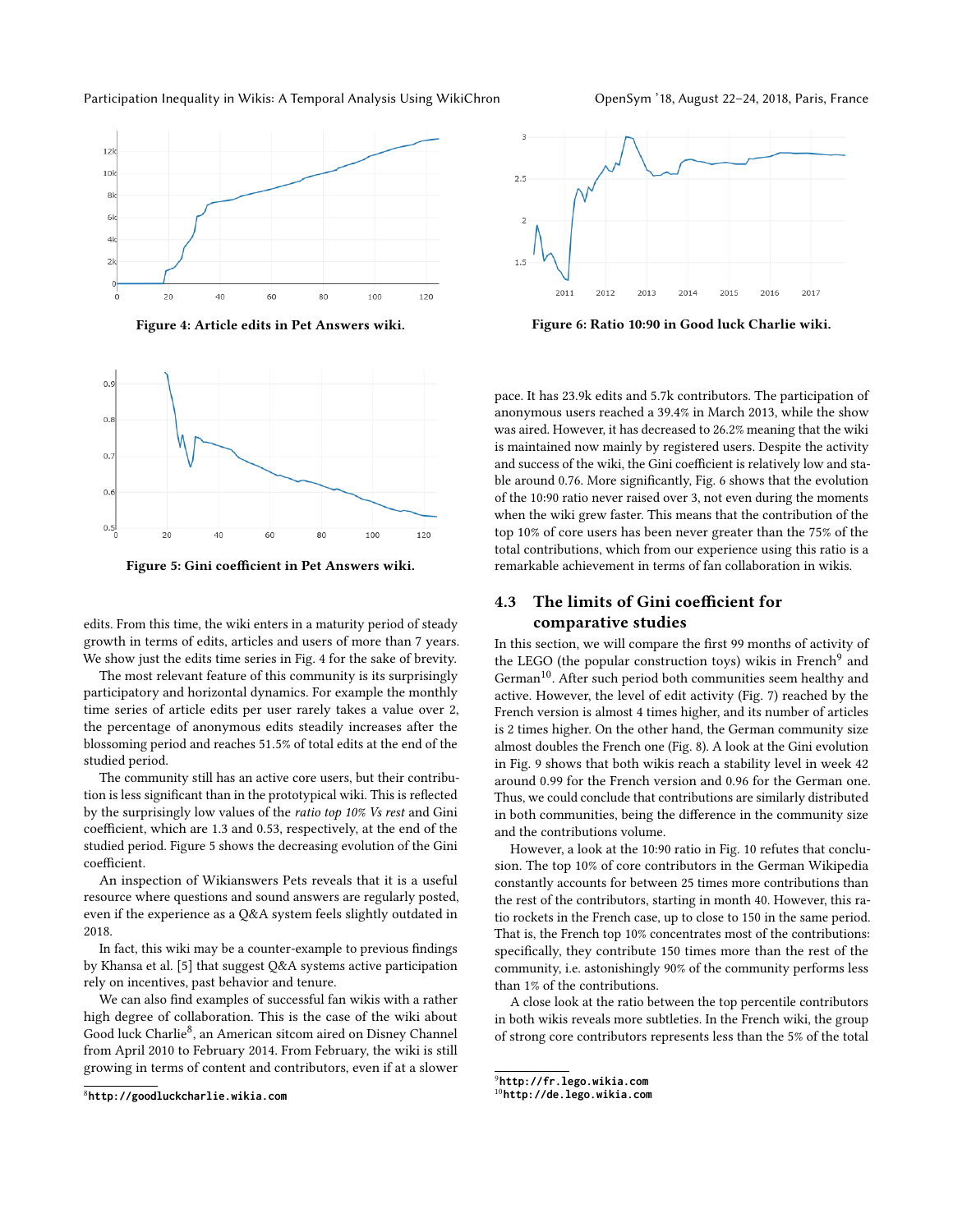OpenSym '18, August 22–24, 2018, Paris, France A. Serrano et al.

<span id="page-5-1"></span>

Figure 7: Article edits in the German (blue) and French (orange) LEGO wikis.

<span id="page-5-2"></span>

Figure 8: Users in the German (blue) and French (orange) LEGO wikis.

<span id="page-5-3"></span>

Figure 9: Gini coefficient in the German (blue) and French (orange) LEGO wikis.

population: the ratio between the top contributor and the contributor in the 5th percentile is 3.2k for the French wiki and "only" 780 for the German one.

<span id="page-5-4"></span>

Figure 10: Ratio 10:90 in the German (blue) and French (orange) LEGO wikis.

In conclusion, a superficial analysis of the final Gini coefficient in both wikis, which is equivalent, would have given misleading findings. The combination of using time series and multiple metrics reveals that the participation distribution in both wikis is in fact very different.

# <span id="page-5-0"></span>5 CONCLUSIONS

We have illustrated that the distribution of participation in peer production communities exhibit a wide spectrum of diversity. Even if the levels of inequality are typically high, it can show up in multiple ways, and evolve very differently throughout the project life.

So far the field has identified structural factors that allow wiki growth, but there is still further research needed. From our approach, participation inequality is understudied, and in it we may find key aspects about resilience and survivability of peer production communities.

In order to deepen into this topic, it is required to use multiple metrics and not just confine ourselves to one. Furthermore, as this work shows, the use of one or two metrics may result in misleading conclusions. Specifically, the Gini coefficient may conceal more complex realities, hiding relevant aspects in the evolution of inequality. This adds up to objections presented in other works [\[15\]](#page-6-17). Thus, we suggest to use it in combination with other metrics. And in that sense, we consider WikiChron and its metrics to be highly appropriate to facilitate the studies on participation inequality, and in general, on wiki evolution.

We are aware that metrics alone cannot explain the health or state of a community; and yet, we can infer behavior and explore community features, to provide insights on e.g. the community growth. In order to reach a deeper understanding, it may be required to combine these quantitative metrics with information on structural factors such as governance and coordination [\[1\]](#page-6-5), and even with the evolution of the Internet popularity of the topic the wiki is about. These quantitative studies ideally should be complemented with qualitative studies when possible.

Still, we strongly believe WikiChron may provide additional insights to both, quantitative and qualitative researchers that can